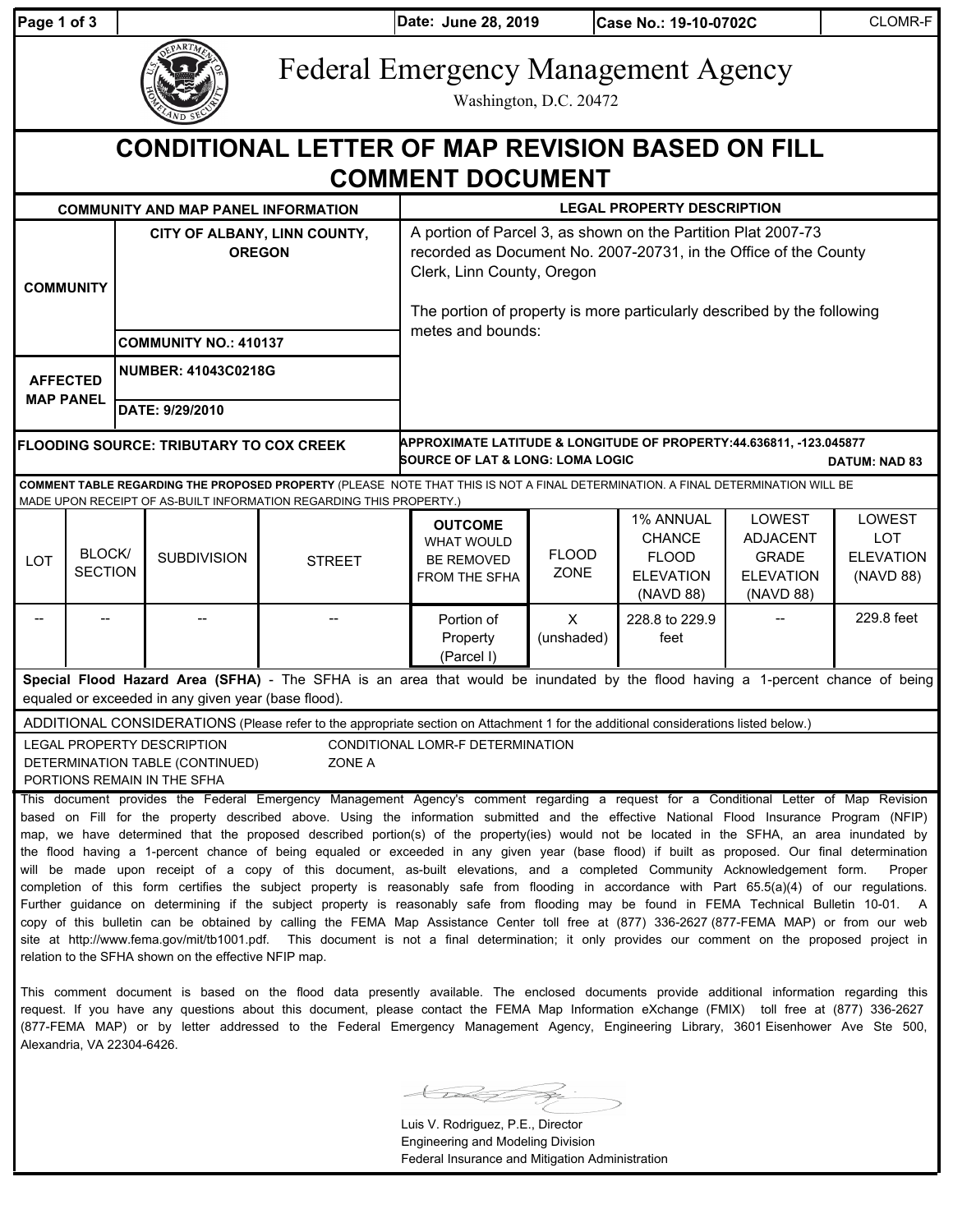**Page 2 of 3 June 28, 2019**

**Date: Case No.: 19-10-0702C** CLOMR-F



Federal Emergency Management Agency

Washington, D.C. 20472

# **CONDITIONAL LETTER OF MAP REVISION BASED ON FILL COMMENT DOCUMENT**

ATTACHMENT 1 (ADDITIONAL CONSIDERATIONS)

**LEGAL PROPERTY DESCRIPTION (CONTINUED)**

PARCEL I:

COMMENCING at a 5/8" iron rod with yellow plastic cap marked "WRG Design Inc." marking the Southwest corner of said Parcel 3 of Partition Plat 2007-73; thence North 02°01'56" East along the West line of said Parcel 3, 658.41 feet to the POINT OF BEGINNING; thence continuing along said West line, North 02°01'56" East, 26.94 feet; thence leaving said West line the following 13 courses: South 84°50'47" East, 86.63 feet; thence South 89°49'53" East, 114.96 feet; thence North 83°40'01" East, 48.99 feet; thence North 76°56'41" East, 103.67 feet; thence North 86°54'27" East, 55.77 feet; thence South 82°23'47" East, 131.60 feet; thence South 77°53'00" East, 304.05 feet; thence South 83°09'53" East, 48.44 feet; thence North 90°00'00" East, 52.43 feet; thence North 78°42'09" East, 103.01 feet; thence North 64°33'37" East 41.69 feet; thence North 50°57'09" East, 144.42 feet; thence North 42°45'18" East, 134.22 feet to a point on the East line of said Parcel 3; thence along said East line of Parcel 3 South 01°48'36" West, 86.39 feet; thence leaving said East line, South 60°12'08" West, 134.86 feet; thence South 58°28'45" West, 4.57 feet; thence South 56°45'21" West, 48.83 feet; thence South 62°26'42" West, 163.68 feet; thence North 87°58'04" West, 458.51 feet to a point of curvature with a 500.00 foot radius curve; thence along said curve to the left, through a central angle of 85°09'19", an arc distance of 120.03 feet (the chord of which bears South 85°09'19" West 119.74 feet) to a point of reverse curvature of a 500.00 foot radius curve; thence along said curve to the right, through a central angle of 85°09'19", an arc distance of 120.03 feet (the chord of which bears South 85°09'19" West 119.74 feet); thence North 87°58'04" West, 192.74 feet; thence North 51°09'35" West, 22.43 feet; thence North 41°10'48" West, 65.65 feet; thence North 87°58'04" West, 18.00 feet to the POINT OF BEGINNING

### PARCEL II:

COMMENCING at a 5/8" iron rod with yellow plastic cap marked "WRG Design Inc." marking the Southwest corner of said Parcel 3 of Partition Plat 2007-73; thence North 02°01'56" East along the West line of said Parcel 3, 189.67 feet to a point; thence the following four courses: South 88°40'03" East, 132.13 feet; thence North 85°15'55" East, 238.17 feet; thence South 88°01'38" East, 106.92 feet; thence South 71°13'51" East, 243.98 feet to the POINT OF BEGINNING; thence North 18°04'59" West, 8.48 feet; thence South 88°08'35" East, 258.95 feet back to a point on the South line of said Flood Plain; thence along the South line of said Flood Plain the following four courses: South 67°19'12" West, 40.35 feet; thence South 87°04'09" West, 97.58 feet; thence North 80°50'52" West, 115.70 feet; thence North 71°13'51" West, 7.68 feet to the POINT OF **BEGINNING** 

#### **DETERMINATION TABLE (CONTINUED)**

This attachment provides additional information regarding this request. If you have any questions about this attachment, please contact the FEMA Map Information eXchange (FMIX) toll free at (877) 336-2627 (877-FEMA MAP) or by letter addressed to the Federal Emergency Management Agency, Engineering Library, 3601 Eisenhower Ave Ste 500, Alexandria, VA 22304-6426.

Luis V. Rodriguez, P.E., Director Engineering and Modeling Division Federal Insurance and Mitigation Administration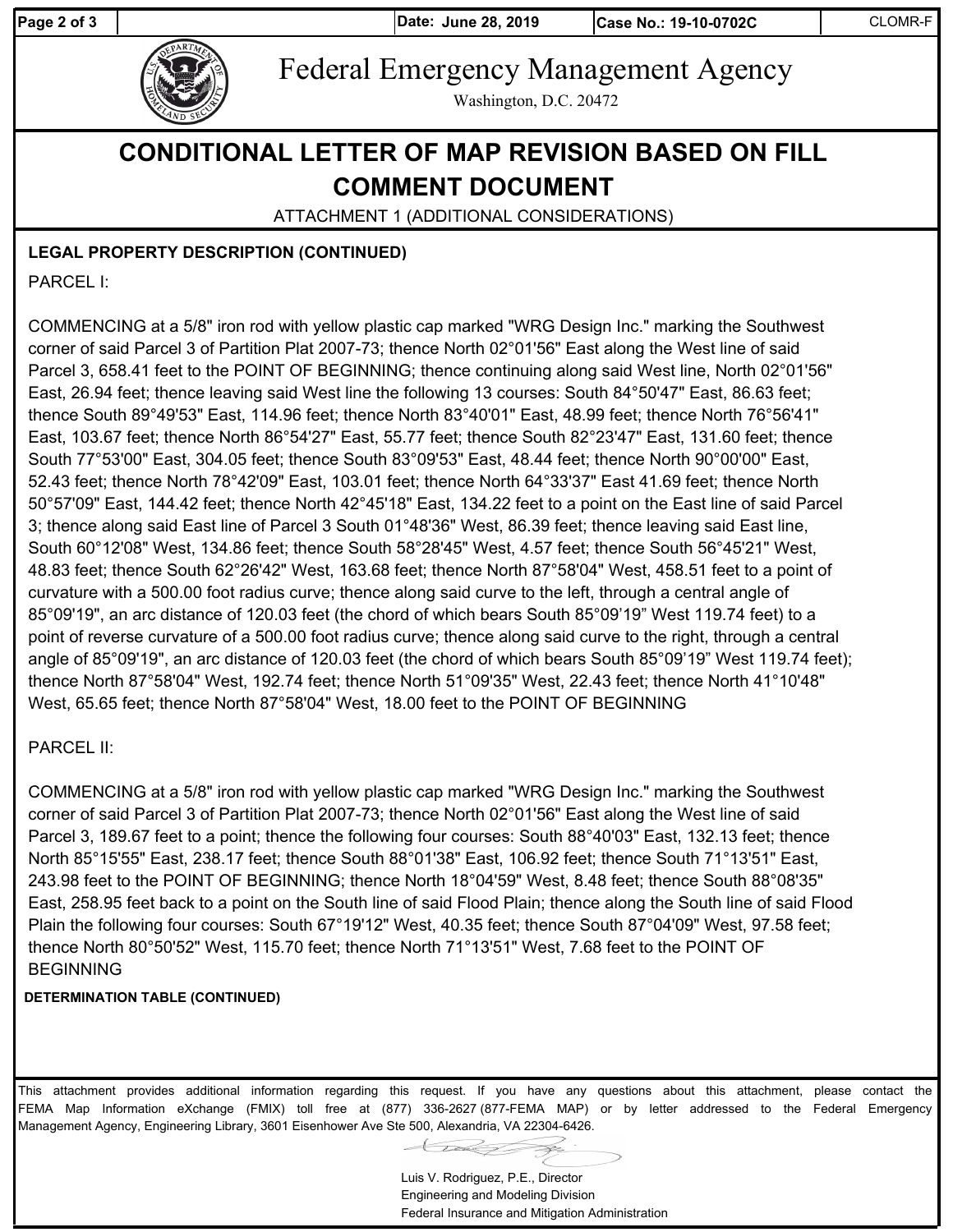**Page 3 of 3 June 28, 2019**

**Date: Case No.: 19-10-0702C** CLOMR-F



Federal Emergency Management Agency

Washington, D.C. 20472

# **CONDITIONAL LETTER OF MAP REVISION BASED ON FILL COMMENT DOCUMENT**

# ATTACHMENT 1 (ADDITIONAL CONSIDERATIONS)

| <b>LOT</b> | <b>BLOCK</b><br><b>SECTION</b> | <b>SUBDIVISION</b> | <b>STREET</b> | <b>OUTCOME</b><br><b>WHAT WOULD</b><br><b>BE REMOVED</b><br><b>FROM THE SFHA</b> | <b>FLOOD</b><br>ZONE | <b>1% ANNUAL</b><br><b>CHANCE</b><br><b>FLOOD</b><br><b>ELEVATION</b> | <b>LOWEST</b><br><b>ADJACENT</b><br><b>GRADE</b><br><b>ELEVATION</b> | LOWEST<br>LOT<br><b>ELEVATION</b><br>(NAVD 88) |
|------------|--------------------------------|--------------------|---------------|----------------------------------------------------------------------------------|----------------------|-----------------------------------------------------------------------|----------------------------------------------------------------------|------------------------------------------------|
|            |                                |                    |               |                                                                                  |                      | (NAVD 88)                                                             | (NAVD 88)                                                            |                                                |
| $- -$      |                                | $- -$              | $- -$         | Portion of<br>Property<br>(Parcel II)                                            | X<br>(unshaded)      | 229.2 to 229.5<br>feet                                                | $- -$                                                                | 229.4 feet                                     |

## **PORTIONS OF THE PROPERTY REMAIN IN THE SFHA (This Additional Consideration applies to the preceding 2 Properties.)**

Portions of this property, but not the subject of the Determination/Comment document, may remain in the Special Flood Hazard Area. Therefore, any future construction or substantial improvement on the property remains subject to Federal, State/Commonwealth, and local regulations for floodplain management.

### **CONDITIONAL LOMR-F DETERMINATION (This Additional Consideration applies to the preceding 2 Properties.)**

Comments regarding this conditional request are based on the flood data presently available. Our final determination will be made upon receipt of this Comment Document, certified as-built elevations and/or certified as-built survey. Since this request is for a Conditional Letter of Map Revision based on Fill, we will also require the applicable processing fee, and the "Community Acknowledgement" form. Please note that additional items may be required before a final as-built determination is issued.

This letter does not relieve Federal agencies of the need to comply with Executive Order 11988 on Floodplain Management in carrying out their responsibilities and providing Federally undertaken, financed, or assisted construction and improvements, or in their regulating or licensing activities.

## **ZONE A (This Additional Consideration applies to the preceding 2 Properties.)**

The National Flood Insurance Program map affecting this property depicts a Special Flood Hazard Area that was determined using the best flood hazard data available to FEMA, but without performing a detailed engineering analysis. The flood elevation used to make this determination is based on approximate methods and has not been formalized through the standard process for establishing base flood elevations published in the Flood Insurance Study. This flood elevation is subject to change.

This attachment provides additional information regarding this request. If you have any questions about this attachment, please contact the FEMA Map Information eXchange (FMIX) toll free at (877) 336-2627 (877-FEMA MAP) or by letter addressed to the Federal Emergency Management Agency, Engineering Library, 3601 Eisenhower Ave Ste 500, Alexandria, VA 22304-6426.

Luis V. Rodriguez, P.E., Director Engineering and Modeling Division Federal Insurance and Mitigation Administration